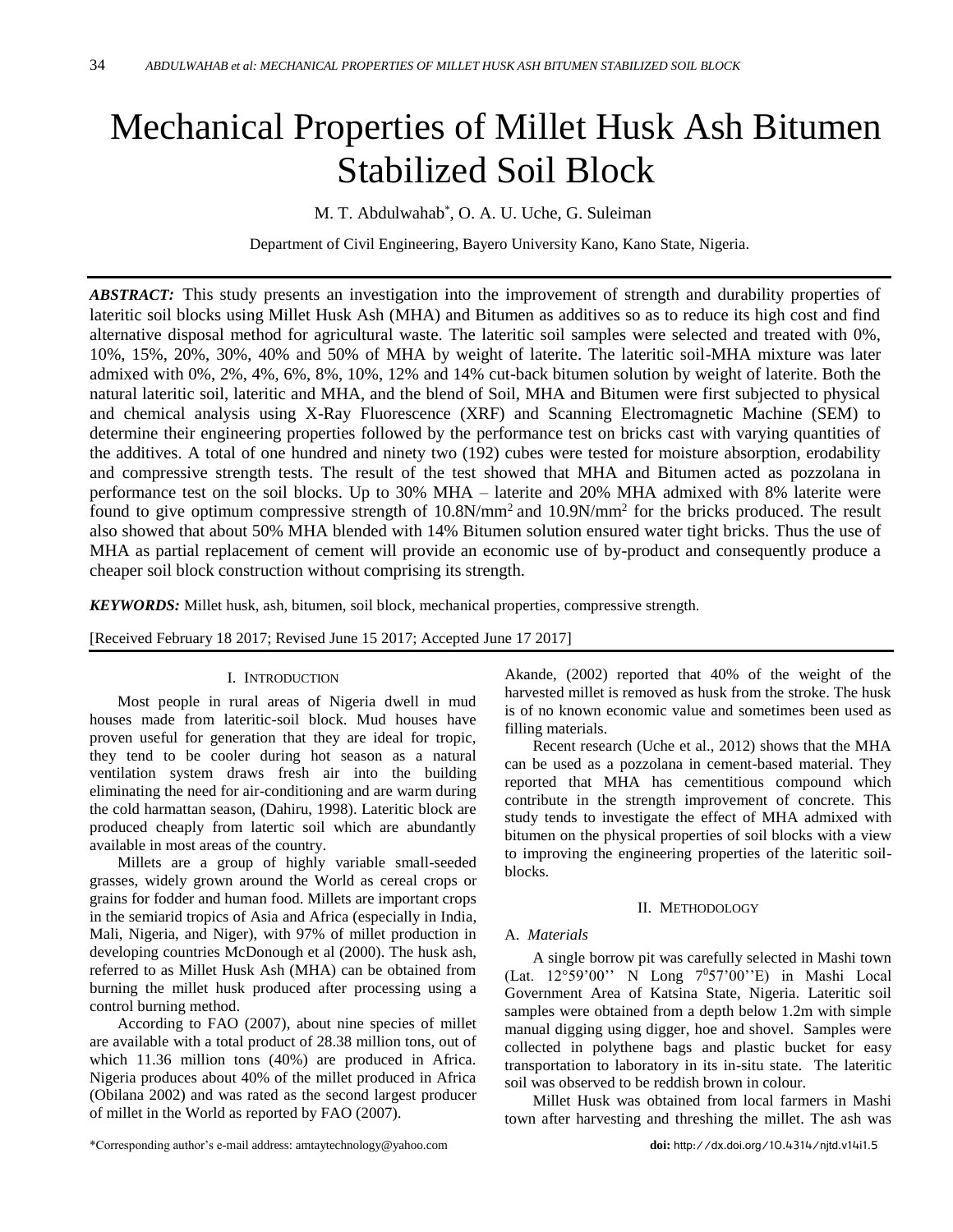then obtained by burning the Millet Husk in a control temperature of not below  $600^{\circ}$ c in a furnace for 2 hours. The sample specimens were cooled and sieved through 425 $\mu$ m BS-sieve. The ash passing through the BS-sieve size was used for this study. Cut-back bitumen of MC125 grade obtained from local dealer in Kano, Nigeria was used in this study.

The water used for mixing and curing purposes was fresh pipe borne water obtained from the taps in the Laboratory of Civil Engineering Department, Bayero University, Kano and satisfied ASTM C1602-12 specification of water for use in concrete mixtures.

## B. *Methods*

#### *i. Batching/Production of Lateritic Soil Blocks*

The material samples of lateritic soil, MHA and Bitumen were thoroughly mixed with water at the design ratio shown in Table 1. The mix properties were used in producing soil bricks of 150m x 150m x 150mm. About 192 cubes were produced and cured with jut bags covers and sprayed with water in the morning and evening hours.

**Table 1: Mix Proportion of the Sample Specimen.**

|                              |                                                 |                   |                       |            | $H_2O(g)$      |
|------------------------------|-------------------------------------------------|-------------------|-----------------------|------------|----------------|
| $\frac{0}{0}$<br>Replacement | Lateritic<br>$\text{soil}\left(\text{g}\right)$ | <b>MHA</b><br>(g) | <b>Bitumen</b><br>(g) | <b>MHA</b> | <b>Bitumen</b> |
|                              | 100                                             |                   |                       |            |                |
| 5                            | 93                                              | 5                 | 2                     | 0.5        | 0.5            |
| 10                           | 86                                              | 10                | 4                     | 0.5        | 0.5            |
| 15                           | 79                                              | 15                | 6                     | 0.5        | 0.5            |
| 20                           | 72                                              | 20                | 8                     | 0.5        | 0.5            |
| 30                           | 60                                              | 30                | 10                    | 0.6        | 0.4            |
| 40                           | 48                                              | 40                | 12                    | 0.65       | 0.35           |
| 50                           | 36                                              | 50                | 14                    |            | 0.30           |

#### *ii. Experimental Procedure*

Laboratory tests were carried out on the lateritic soil to provide a basis for classification, comparison and accessing the suitability of the soil for engineering purposes using their physical characteristics and appearance as well as the chemical analysis of the elemental oxides. The soil was influenced mainly by the particle size distribution and plasticity properties associated with the mineralogical composition and water content. Also chemical and elemental oxide compositions were also carried out on the MHA and bitumen in order to establish its mineralogical composition.

The natural moisture content, bulk density, specific gravity, compaction and Atterberg's limits tests were conducted on the natural lateritic soil samples and samples admixed with MHA and bitumen in accordance with provision of BS 1377 (1990).

## *iii. Chemical Composition of Materials*

The chemical composition analysis of the lateritic soil, Millet Husk Ash (MHA) and Cut-back Bitumen (BIT) were conducted using the X-Ray Fluorescence (XRF) and Scanning Electron Microscope (SEM) methods. The XRF was conducted at Defence Industries Corporation of Nigeria (DICON) whereas the SEM was conducted at Chemical Engineering Laboratory of Ahmadu Bello University, Zaria, both in Kaduna State Nigeria.

## *iv. Compressive Strength Test*

The compressive strength of the lateritic soils blocks with varying quantities of additives was determined in accordance with NIS 87 (2004) using Avery Denison compressive machine at low load application rate of 0.05 N/s. The compressive strength was taken as the maximum compressive load the cube can carry per unit areas. The test was carried out after 3, 7, 28 and 56 days of curing ages.

## III. RESULTS AND DISCUSSIONS

## *A. Properties of Un-stabilized Lateritic Soil*

The properties of un-stabilized lateritic soil as shown in Table 2 showed that the natural moisture content was 15.45% indicating that the soil was visibly wet when collected while the Specific Gravity (GS) of 2.44 indicated that the soil need improvement for it to meet the range of value stipulated for clay minerals.

Also the MDD/OMC relationship of the compacted sample which are  $1.77$  g/cm<sup>3</sup>/16.22% indicates that when the soil was compacted slightly above 16.22%, the compressibility would be better at relative low stress level.

Comparing the liquid limit, plastic limit and plasticity index which are 28.8%, 25.0% and 3.8% respectively, the natural lateritic soil has low to medium plasticity (Raw, 2000). The percentage fraction of gravel, sand and fines of 59.0% 10.80% and 29.30% indicate gravely sandy soil which is good in making lateritic bricks.

**Table 2: Properties of Un-stabilized Lateritic Soil.**

| S/N | Characteristics                 | <b>Average Values</b> |
|-----|---------------------------------|-----------------------|
| 1   | Natural moisture Content        | 15.45%                |
| 2   | Percentage sand                 | 10.80%                |
| 3   | Percentage gravel               | 59.00%                |
| 4   | Percentage fines                | 29.30%                |
| 5   | Liquid limit (LL)               | 28.8%                 |
| 6   | Plastic limit (PL)              | 25.0%                 |
| 7   | Plastic Index (PI)              | 3.8%                  |
| 8   | Linear Shrinkage                | 2.2%                  |
| 9   | <b>Maximum Dry Density</b>      | $1.77$ g $km3$        |
| 10  | <b>Optimum Moisture Content</b> | 16.22%                |
| 11  | Specific gravity (GS) colour    | 2.44                  |

## *B. Chemical Composition Result Analysis*

The oxide composition tests for Laterite, MHA and Bitumen presented in Tables 3, 4 and 5 respectively showed that the materials contain varying percentage of oxides as compared with cement. The combined composition of  $SiO<sub>2</sub>$  +  $Al_2O_3$  + Fe<sub>2</sub>O<sub>3</sub> in MHA is about 80% which is greater than the ASTM C618 minimum limit of 70% for a good pozzolana. This suggests that the MHA is very reactive and have the possibility of pozzolanic reactions when blended as reported by Elinwa et.al (2008); Uche et al., (2012) and Ogork et al., (2014).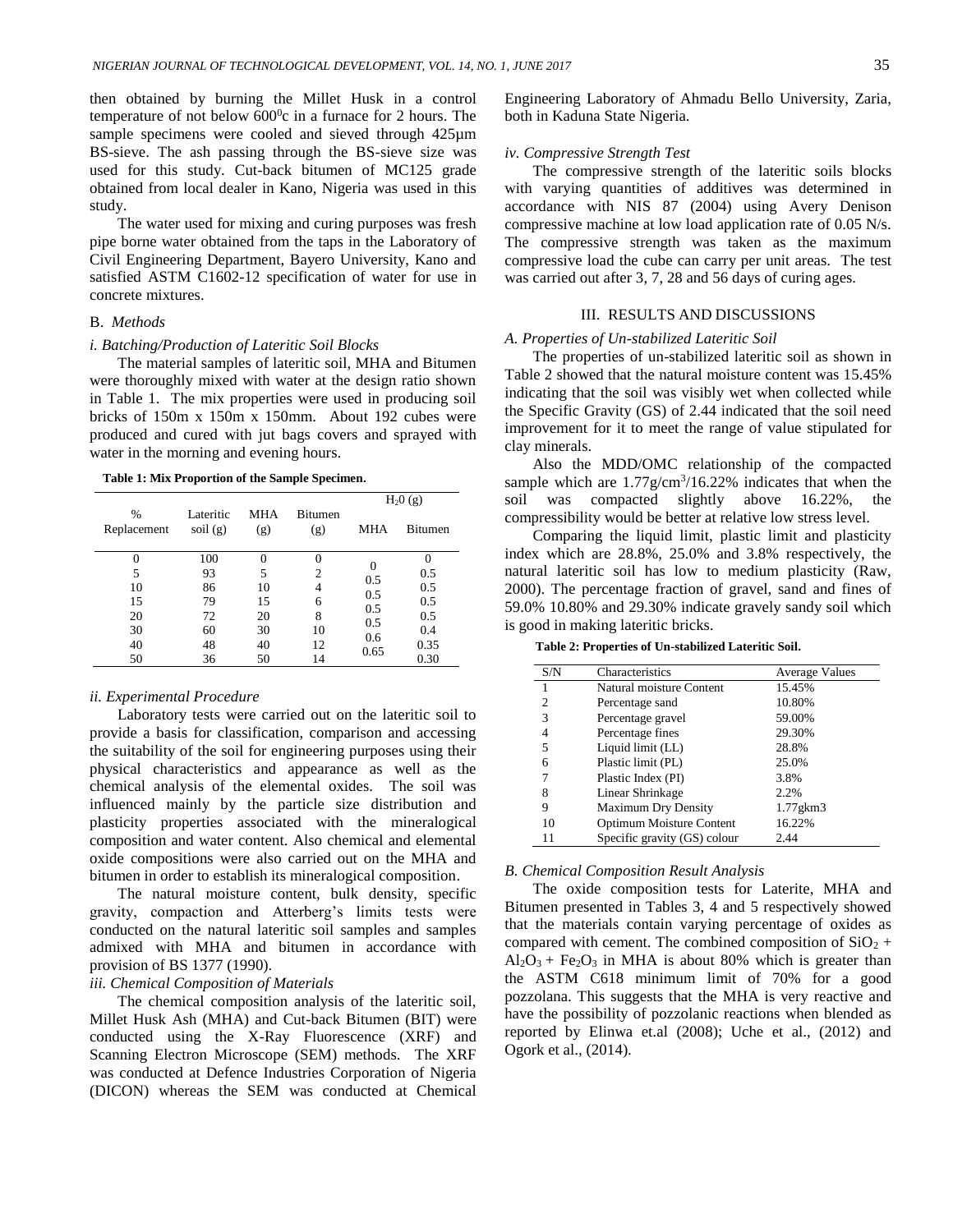| Oxide                          | % Concentration |
|--------------------------------|-----------------|
| $Al_2O_3$                      | 25.8%           |
| SiO <sub>2</sub>               | 50.8%           |
| K <sub>2</sub> O               | 1.09%           |
| CaO                            | 0.621%          |
| $T_iO_2$                       | 1.26%           |
| $V_2O_5$                       | 0.078%          |
| $Cr_2O_3$                      | 0.022%          |
| MnO                            | 0.035%          |
| Fe <sub>2</sub> O <sub>3</sub> | 18.44%          |
| N <sub>i</sub> O               | 0.002%          |
| CuO                            | 0.021%          |
| ZnO                            | 0.003%          |
| $Ag_2O$                        | 1.58%           |
| Eu <sub>2</sub> O <sub>3</sub> | 0.15%           |
| Re <sub>2</sub> O <sub>7</sub> | 0.061%          |

**Table 3: Oxide Composition of Laterite.**

#### **Table 4: Oxide Composition of the Millet Husk Ash.**

| Oxide                          | % Concentration |
|--------------------------------|-----------------|
| $S_iO_2$                       | 65.94%          |
| $P_2O_5$                       | 4.81%           |
| SO <sub>3</sub>                | 2.61%           |
| $K_2O$                         | 9.800%          |
| CaO                            | 10.59%          |
| Ti <sub>0</sub> ,              | 0.725%          |
| $V_2O_5$                       | 0.018%          |
| MnO                            | 0.0884%         |
| Fe <sub>2</sub> O <sub>3</sub> | 3.307%          |
| CuO                            | 0.024%          |
| ZnO                            | 0.0774%         |
| $Ag_2O$                        | 1.84%           |
| BaO                            | 0.16%           |

| <b>Table 5: Oxide Composition of Bitumen.</b> |  |
|-----------------------------------------------|--|
|-----------------------------------------------|--|

| Oxide                          | % Concentration |
|--------------------------------|-----------------|
| SiO <sub>2</sub>               | 0.39%           |
| $Al_2O_3$                      | 0.95%           |
| Fe <sub>2</sub> O <sub>3</sub> | 0.357%          |
| CaO                            | 0.776%          |
| Sc <sub>2</sub> O <sub>3</sub> | 0.031%          |
| TiO <sub>2</sub>               | 0.059%          |
| $V_2O_5$                       | 1.09%           |
| Cr2O <sub>3</sub>              | 0.067%          |
| NiO                            | 0.201%          |
| MoO <sub>3</sub>               | 19.2%           |
| Ag <sub>2</sub> O              | 9.21%           |
| Eu <sub>2</sub> O <sub>3</sub> | 0.34%           |
| HfO <sub>2</sub>               | 0.40%           |
| Re <sub>2</sub> O <sub>7</sub> | 0.64%           |

The element composition of laterite, MHA and Bitumen using the Scanning Electron Microscope (SEM) showed the formation of Ca, Si, O elements which indicated possibility of formation of C-S-H and  $Ca(OH)_2$  compounds during pozzolanic chemical reactions, while the composition of the

Bitumen showed possibility of water proofing effect of the blended lateritic soil. There is possibility of chemical reaction between water and oxides in the admixture leading to production of Calcium Hydroxide Ca(OH)<sub>2</sub> as shown in equation 1 which in turn reacts with Silicon Dioxide  $SiO<sub>2</sub>$  to produce Di-Calcium Silicate as represented in equation 2.  $CaO + H_2O \rightarrow Ca (H_2O)$  (1)  $2SiO_2 + 2Ca(OH)_{2} \rightarrow 2CaO.SiO_2 + 2H_{2}O$  (2) Where  $2CaO.SiO<sub>2</sub>$  is the di-calcium silicate.

## *C. Effect of MHA and MHA Admixed with Bitumen on Atterberg Limit of Lateritic Soil*

Figures 1 and 2 show the inconsistencies in the variations of the Liquid Limit, Plastic Limit and Plastic Index as increase in MHA, and MHA + Bitumen additives. The addition of Bitumen in the lateritic soil – MHA showed decrease in the Atterberg's Limits and this led to decrease in workability as the flocculation and agglomeration of the clay particles caused by ion exchange is not as desired. The MHA and Bitumen ion exchange might have cause cementation effect and hence reduced water absorption of the blended lateritic soil.



**Figure 1: Variations of Atterberg Limit with MHA- Laterite.**



**Figure 2: Variations of Atterberg Limit with MHA +BITUMEN - Laterite.**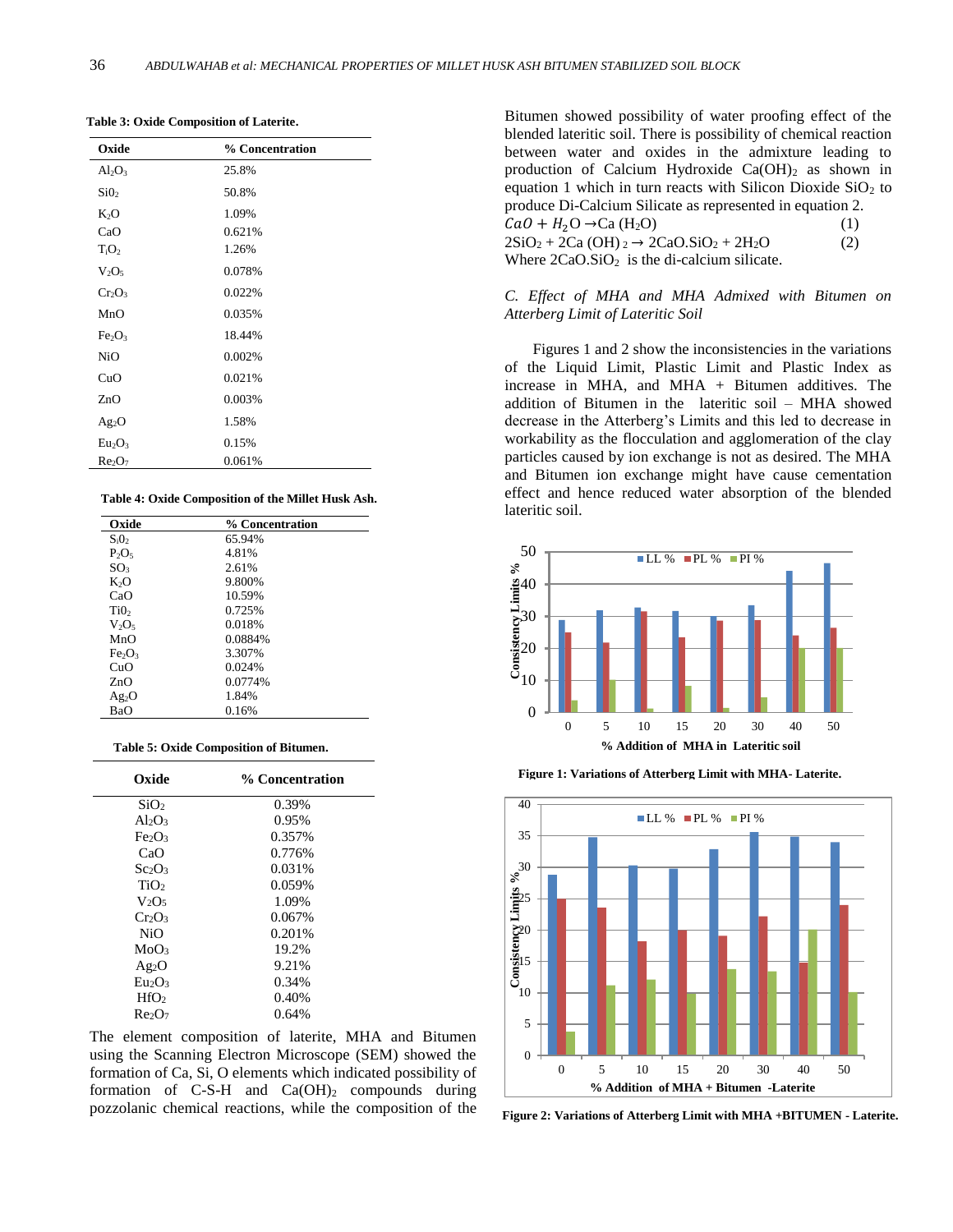## *D. Effect of MHA and MHA Admixed with Bitumen on Compressive Strength of Lateritic Soil.*

It was observed from Figure 3 that the compressive strength of bricks with MHA alone increases with increase in the MHA content to a maximum of 30%. This increase may not be unconnected with the pozzolanic activities of the MHA which have been shown through XRF analysis to have contained a combined  $SIO_2$ ,  $Fe<sub>2</sub>O<sub>3</sub>$  and  $Al<sub>3</sub>O<sub>3</sub>$  of about 80%, thus making it a very good reactive pozzolana when blended.

Figure 3 also showed that there is an optimum amount of MHA above which the compressive strength starts reducing. This optimum MHA content of 30% corresponds to the maximum compressive strength of  $10.8 \text{ N/mm}^2$  at 28 day curing which is greater than control. The reduction of strength after 30% MHA addition may be due to dilution effect of excess MHA leading to low pozzalanic reaction.

Figure 4 on other hand showed the same trend of variation of compressive strength with MHA admixed with Bitumen



**Figure 3: Compressive Strength of MHA Stabilized Lateritic Soil.**



**Figure 4: Compressive Strength of MHA Admixed with Bitumen on Lateritic Soil.**

\*Corresponding author's e-mail address: [amtaytechnology@yahoo.com](mailto:amtaytechnology@yahoo.com) **doi:** http://dx.doi.org/10.4314/njtd.v13i1.1

emulsion. The blend of 20% MHA and 8% Bitumen emulsion result in maximum strength of 10.9 N/mm<sup>2</sup> at 28 day strength, thus signifying that the Bitumen emulsion helped in the strength gain. The reason may not be unconnected with earlier reasons.

Generally, it was recorded from Figures 3 and 4 that the compressive strength of lateritic soil and soil blends increases with curing age which was as a result of improvement in the hydrating oxides composition of the materials with time.

## IV. CONCLUSIONS

The study has assessed the improvement of strength and durability properties of lateritic soil blocks in Mashi Area of Katsina State Nigeria using Millet Husk Ash (MHA) and Bitumen as additives. The following conclusions were drawn from the study:

- 1. The lateritic soil found in Mashi area of Kastina State Nigeria is of sandy-gravelly soil with moisture content of 16.22%, specific gravity of 2.44, linear shrinkage limit of 2.2%, atterberg limits of 28.8%, 25.0 and 3.8 for liquid limit, plastic limit and plastic index respectively.
- 2. The physico chemical properties of MHA showed that it contains cement oxides with combined sum of  $SiO<sub>2</sub>$ , Al2O<sub>3</sub> and Fe<sub>2</sub>O<sub>3</sub> equal to about 80% which is greater than the 70% sum of ASTM C 618 for good pozzolana.
- 3. Increase in MHA additives on the lateritic soil improves the strength of MHA-lateritic soil with maximum strength attained at 30% MHA at 28 day curing age.
- 4. The use of MHA-Bitumen also improves the compressive strength with maximum strength recorded at 20% MHA blended with 8% bitumen emulsion.
- 5. The optimum MHA-Bitumen content was established as 20:8 percentage as this gave the highest compressive strength of 10.9 N/mm<sup>2</sup> at 28 day strength.

It is therefore recommended that MHA Bitumen be used in lateritic soil brick production in Mashi Area of Kastina State and other areas with similar soil properties.

#### **REFERENCES**

**Akande, A.B. (2002).** Economic Analysis of the Relationship between Drought and Millet Production in the Arid Zone of Nigeria: A Case Study of Borno and Yobe State. Journal of Agriculture and Social Science, 2(3): 112- 121.

**ASTM C1602-12.** Standard Specification for Mixing Water used in the Production Hydraulic Cement Concrete, ASTM International, West Conshohocken, PA, 2012, www.astm.org

**ASTM Standard C618-05.** Standard Specification for Coal Fly Ash and Raw or Calcined Natural Pozzolana for use